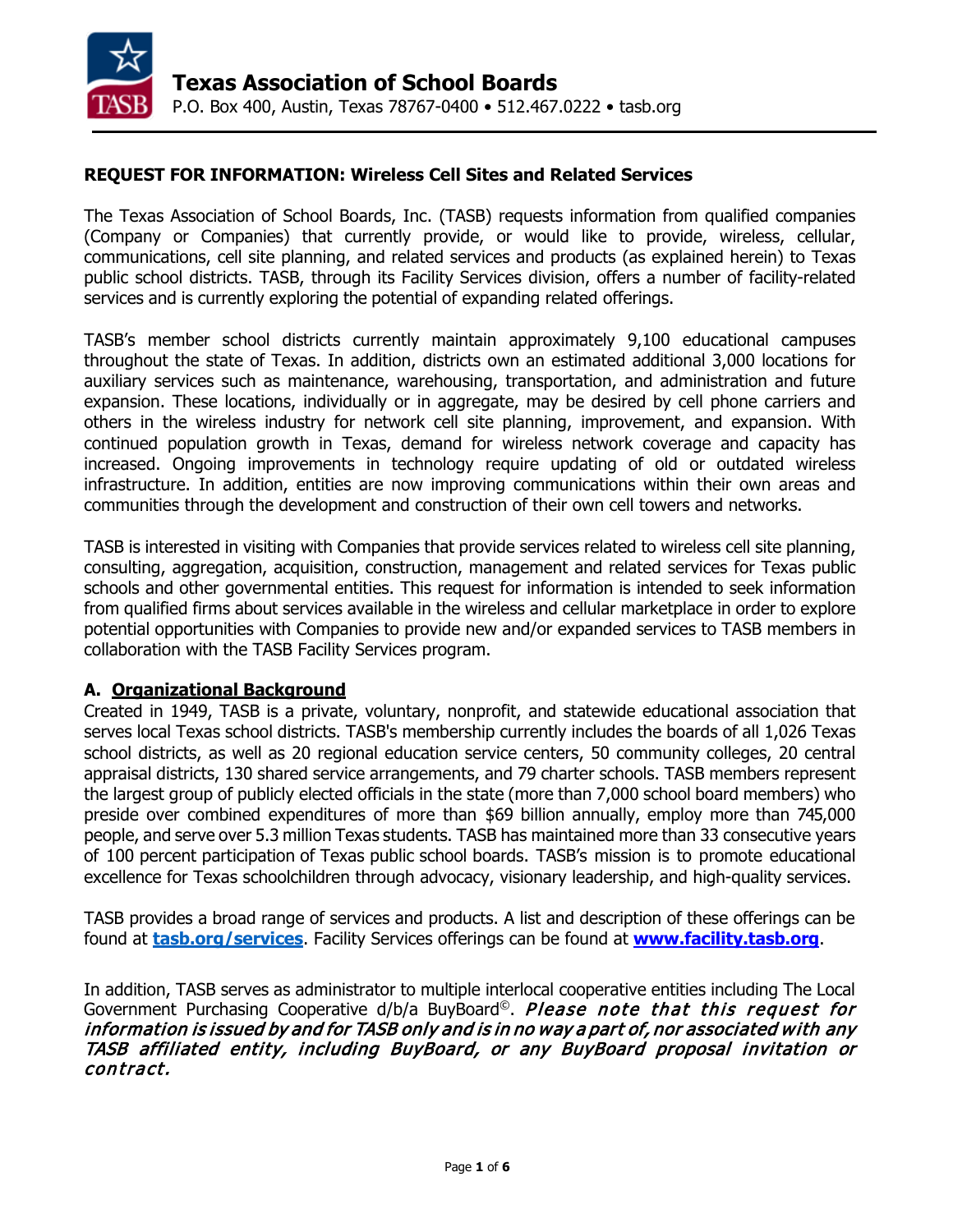

# **B. Potential Future Services**

The following is a list of services TASB is exploring. TASB is seeking information from Companies interested in potential opportunities to collaborate with TASB to provide holistic and comprehensive planning, aggregation, and implementation solutions for wireless cell sites and networks to Texas school districts and other types of local governments. Companies submitting responses should be fully authorized and, if required, licensed in the State of Texas to provide the products and services included in the response.

TASB seeks experience in Texas, ability to support TASB member facilities across Texas, relationships with wireless service providers, marketing capabilities, access to capital for this project, experience with similar agreements, and financial benefit to TASB and TASB members.

## **Cell Site Development, Marketing, Management, and Maintenance Services**

TASB is seeking information on qualified Companies that provide wireless communications facility marketing, management, development, and maintenance services for wireless communications facilities. The purpose is to have a Company provide these services at no capital cost to TASB or TASB members.

It is anticipated that qualified Company(ies) would market TASB member facilities and properties, as authorized by the TASB member, to wireless carriers for development of new wireless facilities and develop, maintain, and manage new communications facilities (e.g., new sites) to support wireless installations, ensuring security and access to wireless facilities.

Additional services may include:

- Consultation on existing and future TASB member wireless services and agreements.
- Development and accommodation of TASB member-specific wireless services (Private LTE, campus WIFI, DAS, etc.).
- Coordination of facility use by non-profit/government entities.
- Management of wireless facility agreements including:
	- o New cell site leases
	- o Cell site lease extensions
	- o Cell site lease audits
	- $\circ$  Cell site lease prepayments ("buyouts"), when permitted by applicable law
	- o Cell site modifications
	- o Cell site management

# **Wireless/Cellular Carriers:**

To assist members and other Texas local governments, TASB is also interested in teaming with firms with a presence in the Texas market as wireless and cellular service providers. As the drivers of wireless networks, we believe relationships with wireless service carriers would benefit TASB and firms TASB works with in assisting TASB members with the development and implementation of services related to cell site location and acquisition on member properties throughout the state.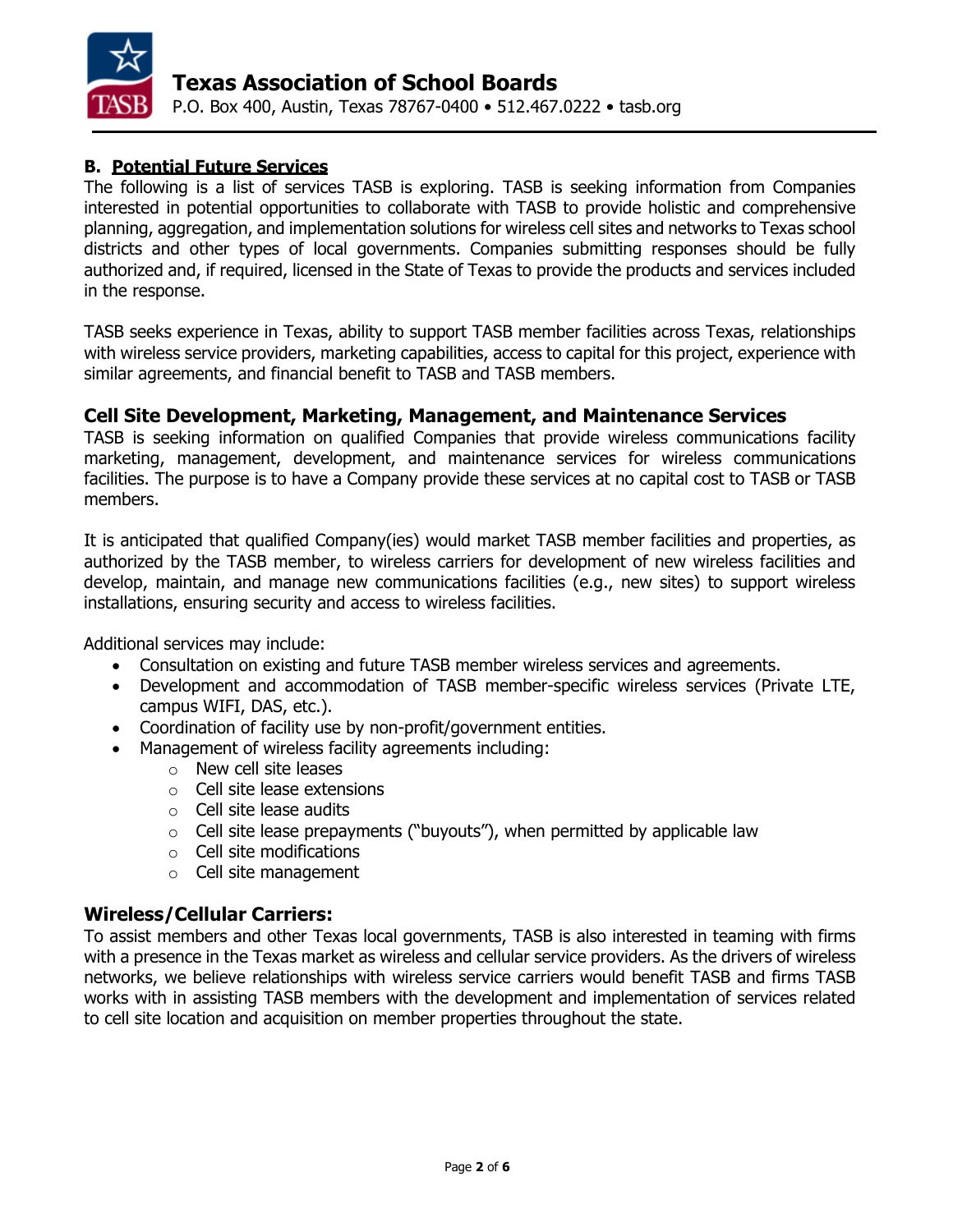

### **Wireless Systems and Tower Services:**

As technology changes, school districts and other governmental entities are adjusting to new developments in the wireless market. Today, school districts are improving their own communication and networks, as well as that of their communities, by installing wireless systems inside their buildings and on their properties. Experience and expertise in the following areas is desired:

- Cellular networks
- Wireless communication system design and development
- **Small cell/distributed antenna systems**
- **Tower installation/construction**
- **Tower management and modification**

#### **Training:**

School district staff, parents, and community stakeholders may have concerns related to the safety of wireless transmission on school grounds or district property. Assistance is requested to provide information and training related to the safety and security of wireless transmissions.

**Other services** — If Company offers any other related services or products that the Company feels might be beneficial to TASB and TASB members, TASB requests information on those services as well.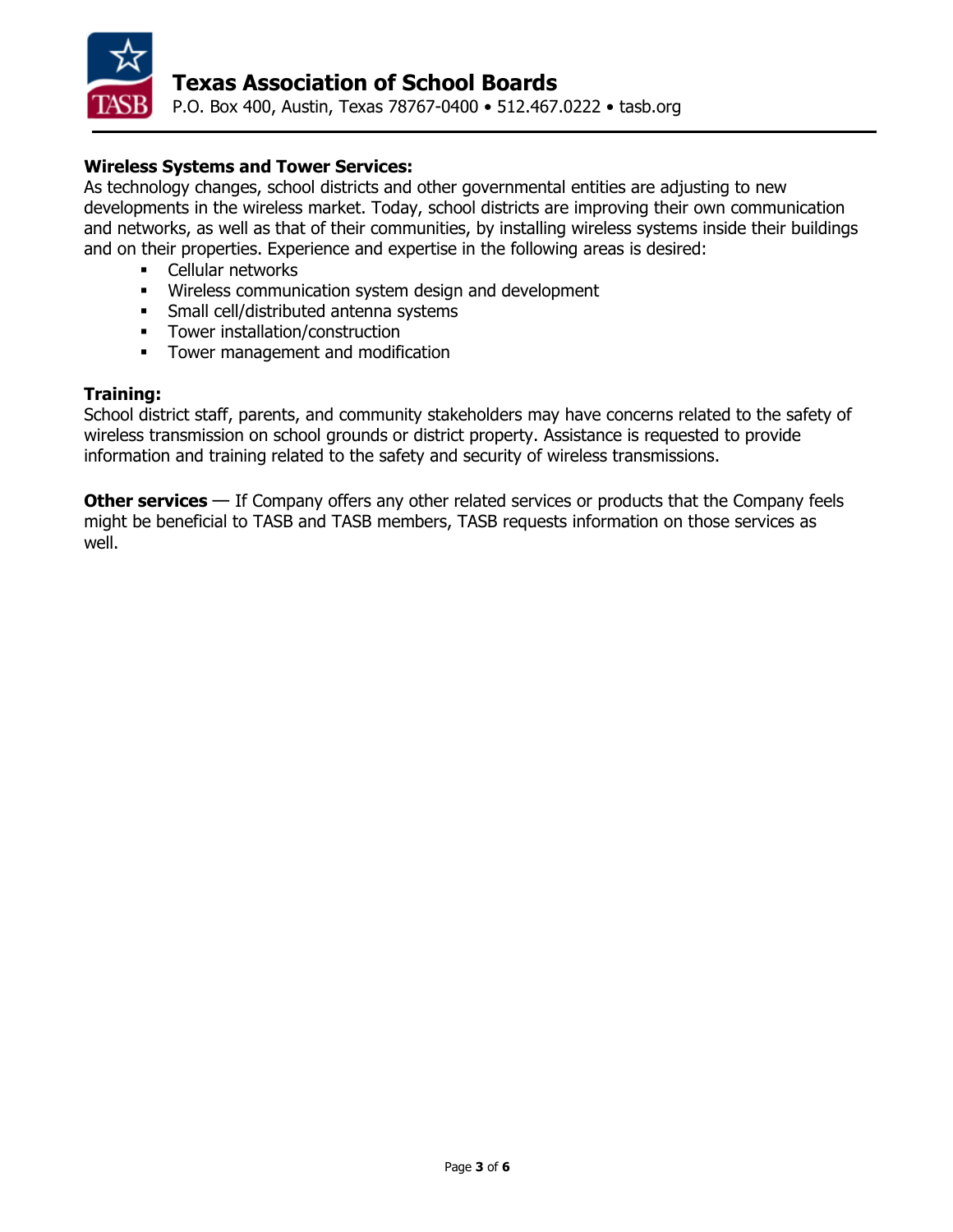

## **C. REQUEST FOR INFORMATION: Submission Instructions**

TASB reserves the right to reject any and all responses and will not be liable for any cost incurred in the preparation of response. TASB reserves the right to waive any or all irregularities, formalities, or other technicalities and to be the sole and independent judge of quality and suitability of any services offered. TASB may accept or reject a response in its entirety, or may reject any part of a response without affecting the remainder of that response, and may award the individual items in any combination or in any way that provides the best offer to TASB, or choose to not award any items, in its sole discretion.

**Deadline:** 12:00 p.m. (noon), Friday, August 12, 2022

**Submission:** Responses must be sent **via e-mail** to **[jeff.clemmons@tasb.org](mailto:jeff.clemmons@tasb.org)**.

**Response Guidelines**: Responses to this request for information should follow the outline below:

- **1. Response Cover Form**—Complete the C(1) response cover form and include as the first page of response.
- **2. Company Background**—Provide all relevant Company information.
- **3. Company Management and Ownership -** Provide a description of Company management and ownership (public/private), minority owned, business certification, etc.)
- **4. Company Financials**—A statement that Company is financially capable to perform the services identified in the response, including whether your Company has ever filed for bankruptcy. (Prior to entering into any agreement with a Company, TASB may require additional information related to the financial health and stability of the Company.)
- **5. Company Services**—Provide detailed information describing any of the services for which your Company is proposing to collaborate with TASB, including how long your firm has offered the service(s), Company license information (if applicable), and the types and number of clients that use the service(s) (i.e. school district, city, county, private business, etc. and numbers for each).
- **6. Company References**—For each service listed in Section C(5), provide the following information for each client you wish to serve as a reference:
	- a. Client name
	- b. Name, address, and phone number of client contact
	- c. Company team member(s) involved and nature of each team member's responsibility
	- d. Explanation of service provided
- **7. Business Proposal**—For each service listed in Section C(5), provide a description of how your Company would propose to collaborate with TASB in providing the service to TASB members, including the roles and responsibilities you would propose your Company having and the roles and responsibilities you would propose TASB having. Also, include any historical and future growth projections you feel would be helpful in our evaluation.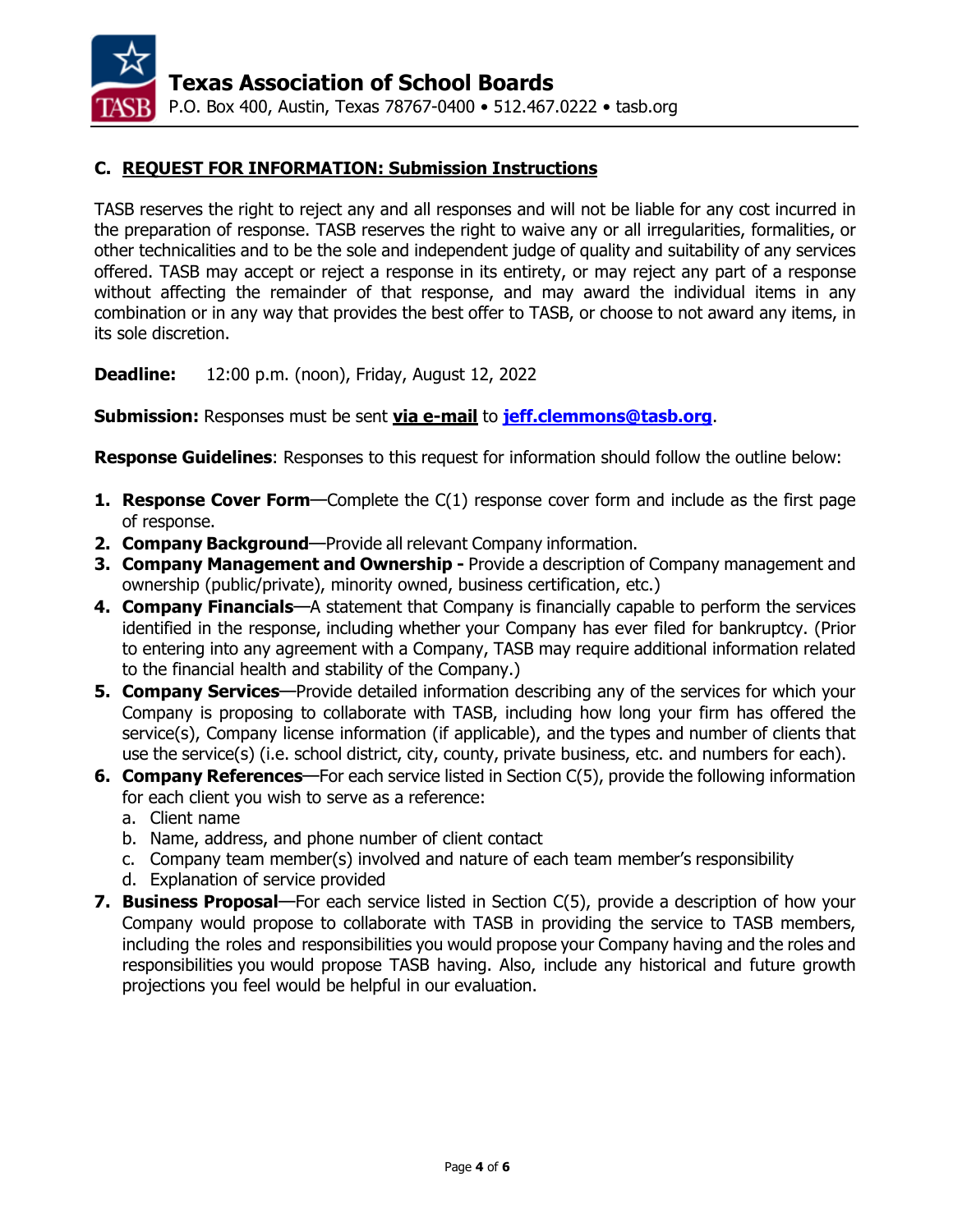

**Questions:** TASB will only respond to questions pertaining to this request for information submitted via e-mail to the address listed below. Communications and meetings to discuss this RFI are welcome prior to the Deadline.

> Jeff Clemmons Director, TASB Facility Services **[jeff.clemmons@tasb.org](mailto:jeff.clemmons@tasb.org)** 512-505-2850

TASB will post any addendum or additional information, if deemed necessary by TASB, at **facility.tasb.org,** and it will be the Company's responsibility to obtain the information.